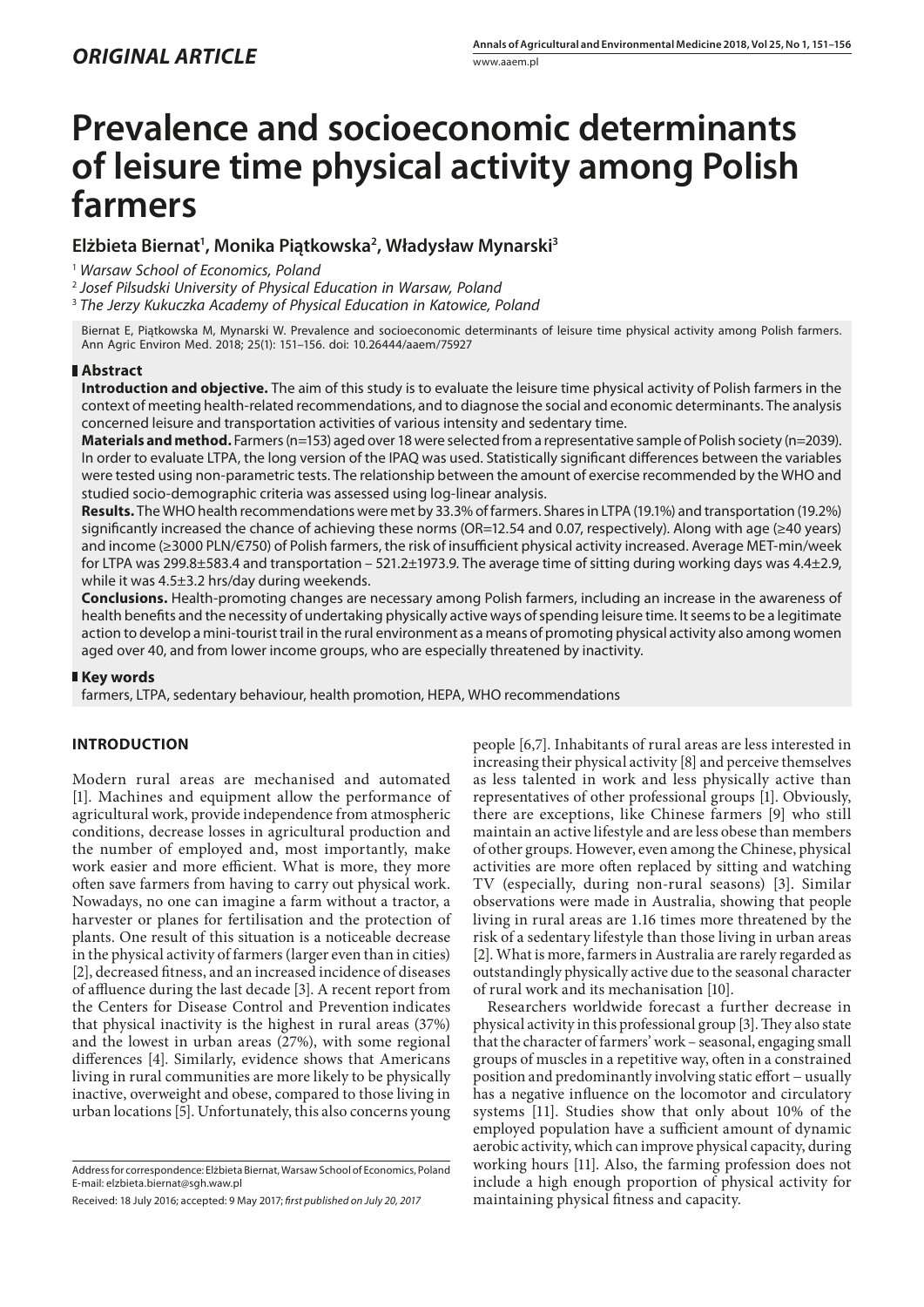Elżbieta Biernat, Monika Piątkowska, Władysław Mynarski . Prevalence and socioeconomic determinants of leisure time physical activity among Polish farmers

It is also necessary to stress that the large physical workload does not mean an improvement of physical fitness [12].Due to this, it is recommended that physical activity should be increased during one's leisure time. Its character is different from activity related to professional work (various dynamic body movements, intensive efforts lasting for a relatively short period, interrupted with pauses for passive or active rest). Today, we are aware that only leisure time physical activity in the form of recreational training (with the intensity, duration and frequency recommended for health) can influence an increase in physical fitness and capacity and can bring substantial health benefits [13, 14].

Studies show that engagement in leisure time physical activity (LTPA) – regardless of the intensity of physical activity in work – decreases the risk of death caused by cardiovascular diseases (CVD) [15]. This phenomenon is observed both in the case of men and women. People who undertake LTPA at a moderate level live from 1.5 – 3.6 years longer than those who are less physically active at work. On the other hand, people of vigorous LTPA live longer than those who are moderately active by 2.6 – 4.7 years [15]. However, studies indicate that people who perform hard professional work are rarely physically active in their leisure time [16].

# **OBJECTIVE**

The aim of this study is to evaluate the leisure time physical activity of Polish farmers in the context of meeting healthrelated recommendations, and to make a diagnosis of its social and economic determinants. The analysis concerned leisure and transportation activities of varied intensity and sedentary time. It was assumed that analyses of this type (diagnosis of the level and determinants of LTPA of Polish farmers) can facilitate the programming of preventive activities to maintain farmers' capacity for professional work and their individual health.

#### **MATERIALS AND METHOD**

The surveys were conducted on a representative sample of Poles aged 15+ (3 – 7 April 2014 – Wave I – n=1019; 12 March,, 2015 – Wave II – n=1020) – using Computer-Assisted Personal Interviews (CAPI). The surveys were conducted by trained and supervised pollsters from GfK Polonia, who formulated questions in a way that was equally understandable for all respondents.

The respondents were selected according to set criteria on the basis of a representative demographic structure of the Polish population aged 15+. This study presents only the results concerning farmers aged over 18 selected from the Poland-wide sample. A farmer was regarded as any person who runs (manufactures) a rural activity in the field of crop or animal production, including horticulture, pomiculture and fishery. The characteristics of the studied group (n=153) are presented in Table 1.

The research tool was the Polish long version of the International Physical Activity Questionnaire (IPAQ) [17]. Both in the first and second phase, respondents were asked about physical activity undertaken during their leisure time (including vigorous and moderate activity and walking during the last week), while moving from one place to another **Table 1.** Socio-demographic characteristics of the sample (n=153)

|                                                              |                                 | Total |               |  |
|--------------------------------------------------------------|---------------------------------|-------|---------------|--|
| <b>Factors</b>                                               |                                 | n     | $\frac{0}{0}$ |  |
|                                                              | Female                          | 96    | 62.5          |  |
| Gender                                                       | Male                            | 57    | 37.5          |  |
|                                                              | 18-29 years old                 | 7     | 4.6           |  |
| Age                                                          | 30-39 years old                 | 15    | 9.8           |  |
|                                                              | 40-49 years old                 | 26    | 17.2          |  |
|                                                              | 50-59 years old                 | 35    | 22.9          |  |
|                                                              | > 60 years old                  | 70    | 45.5          |  |
| Education                                                    | Primary                         | 75    | 49.1          |  |
|                                                              | Vocational                      | 66    | 43.1          |  |
|                                                              | Secondary or higher             | 12    | 7.9           |  |
| Place of residence                                           | Village                         | 140   | 91.6          |  |
|                                                              | City over 50 thous. inhabitants | 13    | 8.4           |  |
| Average monthly gross<br>income (per capita in<br>household) | <2,000 zł/ E500                 | 35    | 22.9          |  |
|                                                              | 2,000-2,999 PLN/ E501-749       | 57    | 37.1          |  |
|                                                              | 3.000-4.499 PLN/E750-1124       | 42    | 27.6          |  |
|                                                              | ≥ 4,500 PLN/ €1125              | 19    | 12.4          |  |
|                                                              | Regularly or occasionally       | 45    | 29.4          |  |
| Using the Internet                                           | Seldom or never                 | 108   | 70.6          |  |

– walking or cycling (transportation). In accordance with the IPAQ methodology, only activity lasting individually longer than 10 minutes was taken into consideration [17]. In the second phase, an additional question was asked concerning the length of time spent sitting during weekends and during weekdays (hours/day).

On the basis of the collected data, the average energy expenditure of each activity (MET-min/week) was calculated by multiplying the MET assigned to it (vigorous − 8 MET, moderate − 4 MET, walking − 3.3 MET, cycling − 6.0 MET) by the number of days it was performed during a week, where MET corresponds to  $O_2$  consumption during rest and equals 3.5 ml  $O_2$ /kg of the body mass per minute.

After a standard calculation of the time and frequency of the declared leisure time activities [17], the respondents were divided into those meeting and not meeting the prohealth activity level recommendations of the World Health Organisation (WHO) [13] − solely on the basis of leisure time activity. Those meeting the recommendations were persons undertaking moderate activities ≥150 min/week or vigorous ≥75 min./week, or walking ≥150 min/week, or an equivalent of a combination of all leisure time activities, exceeding 600 MET-min/week.

Statistical calculations were conducted using IBM' SPSS' Statistics, version 21. In order to test the distribution of quantitative variables of physical activity a Kolmogorov-Smirnov (KS) test was applied. Due to lack of normality in further analyses of statistically significant differences between the variables, U Mann-Whitney, Kruskall-Wallis and Wilcoxon non-parametric tests were used. The relationship between the amount of exercise recommended by the WHO (moderate physical activity ≥150 min/week or vigorous physical activity≥75 min/week, or the equivalent combination of moderate and vigorous activity) and the studied variables (gender, age >40 years, income >3000 PLN/Є750, secondary or higher education, regularly or occasionally using the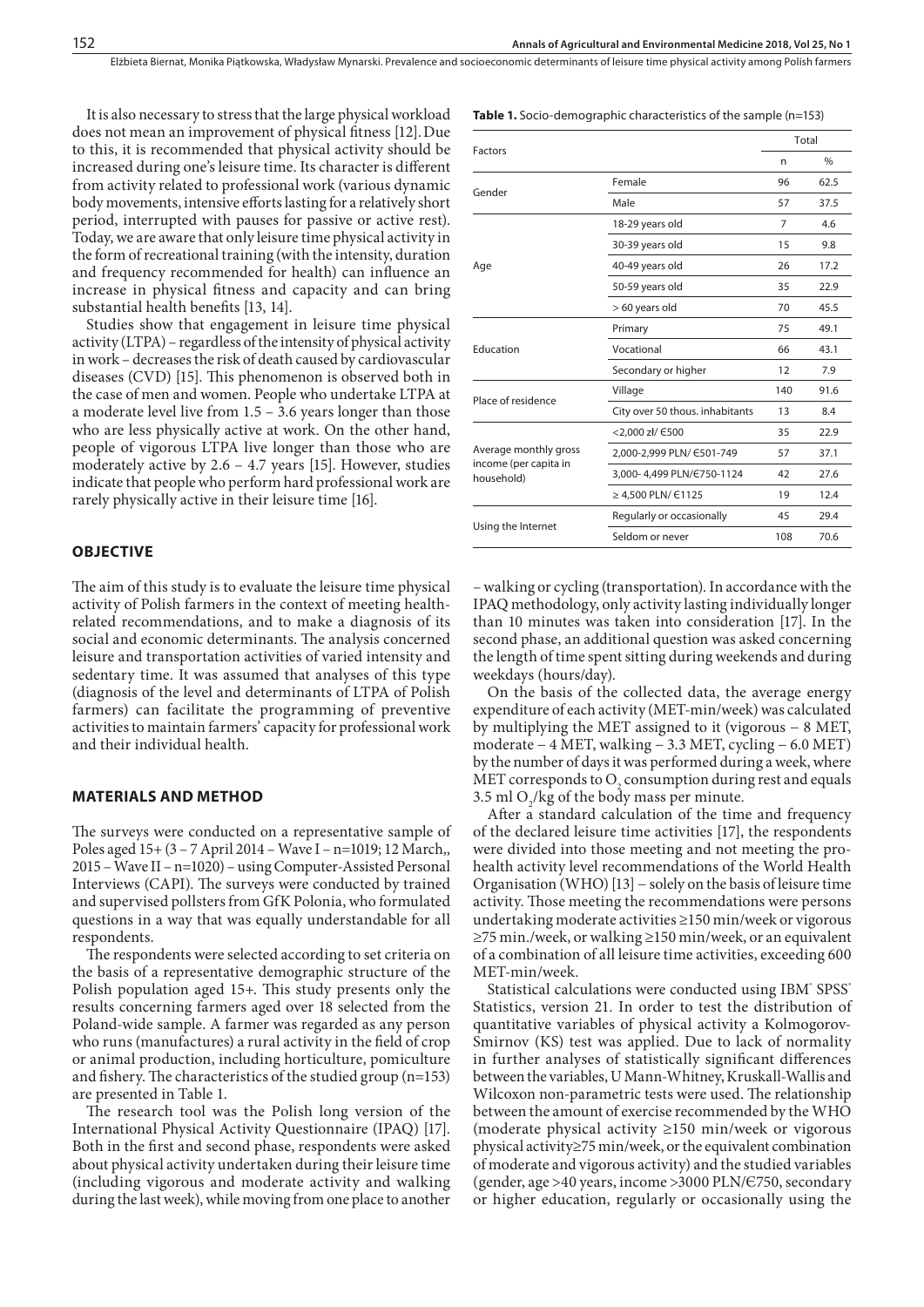Internet, participation in LTPA and transportation activity) was assessed using log-linear analysis. The strength of the relationship was expressed by the odds ratio (OR) with a 95% confidence interval.

## **RESULTS**

Participation in LTPA was declared by 39.2% of Polish farmers. The most common form was recreational walking (34.0%), while vigorous (1.8%) and moderate (8.7%) activities were definitely more rare. The mean value of the total energy expenditure of recreational character was 299.8±583.4 MET-min/week for the whole group of farmers, including walking – 204.8±462.4 MET-min/week, vigorous activity – 14.2±117.4 MET-min/week and moderate activity – 80.8±315.3 MET-min/week (tab. 2). In the case of moderate activities, it was relatively higher (Chi<sup>2</sup>=11.0; p<0.001) for farmers with incomes in the range of 3,000–4,499 PLN/Є750– 1,124 (169.7±405.1 MET-min/week) than in other income groups. Similarly, MET-min/week of moderate activities (197.0±524.0) for persons regularly/occasionally using the Internet was substantially higher (Umann =1934.5;  $p<0.05$ ) than in the "seldom" or "never" groups. The mean METmin/week for vigorous activities was highest (Chi<sup>2</sup>=20.3; p<0.001) in the group of best educated farmers (94.2±218.8 MET-min/week). The mean MET-min/week of walking was related only with age (Chi<sup>2</sup>=25.1; p<0.001) – it was relatively higher in the youngest groups (aged 18–29 − 527.8±317.9 and 30–39 − 682.4±877.9 MET-min/week). It must be noted that there is a high dispersion of results around mean values for moderate, vigorous activities and walking, indicating a large differentiation of physical activity parameters among the analysed group of farmers.

Transportation physical activity was declared by 43.9% of tested farmers (38.7% on foot, 7.7% by bicycle). The mean value of the total energy expenditure for transportation physical activity of the whole analysed group was 582.9±1981.2 MET-min/week (Tab. 2). Walking resulted in energy expenditure in the order of 521.2±1973.9 MET-min/ week It should be mentioned that this value (2562.1±4891.5 MET-min/week) was significantly higher among farmers with the highest incomes ( $Chi^2=18.7; p<0.001$ ) than in other groups. As far as cycling transportation is concerned, mean energy expenditure of the whole group was 61.6±278.0 METmin/week, being relatively higher among representatives of the group of incomes of 3,000–4,499 PLN/Є750–1,124  $(127.9 \pm 322.9; Chi^2=8.9; p<0.05)$ .

Mean sedentary time was 4.4±2.9 during weekdays and 4.5±3.2 hrs/day at weekends (Tab. 2). Analyses revealed a relationship between time spent sitting during weekdays, the age of respondents ( $Chi^2 = 19.6$ ;  $p < 0.01$ ) and their incomes at weekends ( $Chi^2=14.0$ ;  $p<0.01$ ). On weekdays, the time spent sitting was relatively longer for younger persons (aged 18–29– 7.4 $\pm$ 1.0 and 30–39 – 5.1 $\pm$ 3.3), while it was longer for the groups with the highest income (3,000–4,499 PLN/ Є750–1,124 − 5.7±2.1 and ≥ 4,500 PLN/ Є1,125− 6.8±1.5).

The health-related WHO recommendations were met by 19.1% of farmers undertaking LTPA and 19.2% declaring transportation physical activity, whereas these were not the same persons (Transportation and LTPA 33.3% in total). Significant factors determining realisation of the recommendations by farmers undertaking LTPA included gender (Chi2 =9.2; p<0.01), age (Chi2 =11.6; p<0.05), education (Chi<sup>2</sup>=16.1; p<0.01) and place of residence (Chi<sup>2</sup>=13.1; p<0.01). Thus, those who were active during leisure time were more often men (31.6 *vs.* 11.6% of women), persons aged 18–39 (42.9–46.7% *vs.* 15.4% − 40–49 years; 14.3% − 50–59 years;

**Table 2.** Mean of MET-min/week Leisure Time Physical Activity, transportation and sitting time depending on sociodemographic factors

| Factors            |                                | Leisure Time Physical Activity<br>(MET-min/week) |                  | Transportation<br>(MET-min/week) |                  | Sitting<br>(hrs/day) |               |               |
|--------------------|--------------------------------|--------------------------------------------------|------------------|----------------------------------|------------------|----------------------|---------------|---------------|
|                    |                                | <b>VPA</b>                                       | <b>MPA</b>       | Walking                          | Cycling          | Walking              | Weekday       | Weekend       |
| Gender             | Female                         | $18.3 \pm 125.6$                                 | 83.8±346.7       | 148.2±404.7                      | $43.0 \pm 268.0$ | 588.4±2217.1         | $3.9 + 2.9$   | $4.1 \pm 3.4$ |
|                    | Male                           | $7.2 \pm 125.6$                                  | 75.8±257.2       | 299.4±535.8                      | $92.8 \pm 293.7$ | 382.4±622.4          | $5.2 \pm 2.6$ | $5.2 + 2.6$   |
| Age                | 18-29 years old                |                                                  | 101.8±243.2      | 527.8±317.9                      |                  | 370.6±404.2          | $7.4 \pm 1.0$ | $6.2 + 4.6$   |
|                    | 30-39 years old                | 27.7±204.6                                       | $46.1 \pm 341.0$ | 682.4±877.9                      | 204.5±660.7      | 656.9±1319.0         | $5.1 \pm 3.3$ | $2.2 + 3.2$   |
|                    | 40-49 years old                | 43.1±152.2                                       | 149.2±453.9      | $15.9 \pm 37.1$                  | $32.3 \pm 114.2$ | 319.8±1195.8         | $2.7 \pm 1.2$ | $4.8 \pm 1.6$ |
|                    | 50-59 years old                | 17.7±160.8                                       | 109.9±411.0      | 178.8±381.3                      | 49.7±177.5       | 537.8±1858.9         | $4.4 \pm 2.9$ | $5.0 + 3.5$   |
|                    | > 60 years old                 | ÷.                                               | $45.8 \pm 166.5$ | 153.4±396.6                      | 54.1±237.4       | 574.7±2447.9         | $4.7 + 3.1$   | $4.3 \pm 3.4$ |
| Education          | Primary                        | $\overline{\phantom{a}}$                         | 31.2±130.7       | 172.2±500.6                      | 74.1±355.7       | 612.6±2411.2         | $4.2 \pm 2.9$ | $4.5 \pm 3.3$ |
|                    | Vocational                     | 15.7±150.7                                       | 132.7±448.0      | 200.6±403.8                      | $45.8 \pm 177.7$ | 422.4±1542.9         | $4.5 \pm 3.1$ | $4.6 \pm 3.2$ |
|                    | Secondary or higher            | $94.2 \pm 218.8$                                 | 106.8±202.6      | 431.2±490.3                      | 70.6±164.1       | 491.5±705.4          | $4.9 + 1.4$   | $3.8 + 3.5$   |
| Place of residence | Village                        | 15.5±122.6                                       | $62.9 \pm 262.6$ | 182.7±465.4                      | $62.0 \pm 284.4$ | 540.4±2057.7         | $4.4 \pm 2.9$ | $4.6 \pm 3.2$ |
|                    | $City > 50$ thous. inhabitants |                                                  | 275.8±648.0      | 335.9±422.6                      | 57.8±203.7       | 311.8±443.4          | $4.7 \pm 2.8$ | $3.2 + 3.4$   |
| Income             | <2.000 zł/ E500                | $11.9 \pm 132.1$                                 | 24.0±232.3       | 195.6±527.8                      | 23.4±137.2       | 157.2±331.5          | $3.6 + 3.6$   | $2.7 + 3.8$   |
|                    | 2,000-2,999 PLN/ €501-749      | ä,                                               | $64.3 \pm 321.3$ | 200.2±418.2                      | 56.7±341.4       | 119.4±289.2          | $4.4 \pm 3.3$ | $4.0 + 3.5$   |
|                    | 3.000-4.499 PLN/E750-1124      | $41.5 \pm 187.9$                                 | 169.7±405.1      | $223.3 \pm 546.3$                | 127.9±322.9      | 442.4±1191.1         | $4.9 \pm 2.2$ | $5.7 + 2.1$   |
|                    | ≥ 4,500 PLN/ $€1125$           |                                                  | 37.7±149.5       | 194.2±230.5                      |                  | 2562.1±4891.5        | $4.4 + 0.9$   | $6.8 + 1.5$   |
| Using the Internet | Regularly or occasionally      | 34.3±163.6                                       | 197.0±524.0      | 201.1±527.7                      | $97.2 + 397.4$   | 582.4±1793.3         | $3.8 + 2.1$   | $4.8 \pm 2.9$ |
|                    | Seldom or never                | $5.7 + 91.2$                                     | 32.4±142.0       | 206.3±434.9                      | $46.8 \pm 209.9$ | 496.7±2051.6         | $4.7 + 3.2$   | $4.4 \pm 3.4$ |
|                    | Total                          | 14.2±117.4                                       | 80.8±315.3       | 204.8±462.4                      | $61.6 \pm 278.0$ | 521.2±1973.6         | $4.4 \pm 2.9$ | $4,5+3,2$     |

Bold text indicates a statistically significant correlation with a p-value less than 0.05.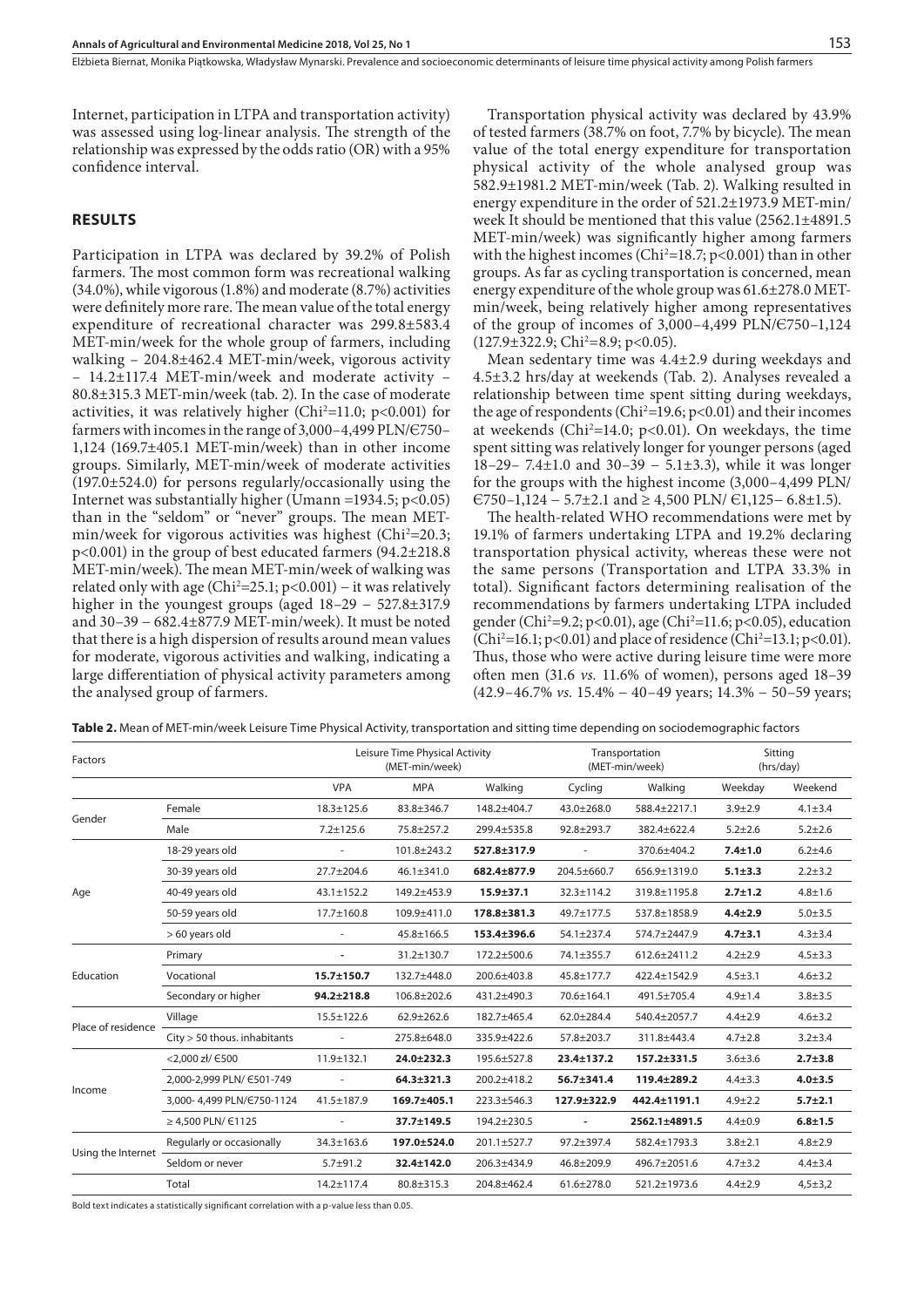14.5% − > 60 years), those with secondary or higher education (50.0% *vs.* 19,7% − vocational; 12,0% − primary), and those living in cities of >50 thousand inhabitants (46.2% *vs.* 16.4% − village). On the other hand, the likelihood of undertaking a sufficient amount of physical activity among farmers active in transportation depended significantly on their monthly incomes. The WHO recommendations were more often met by (Chi2 =8.7; p<0.05) respondents from the highest income groups, i.e. ≥4,500 PLN/Є 1,125 (21.1%) and 3,000–4,499 PLN/Є 750–1,124 (33.3%), compared to the groups earning 2,000–2,999 PLN/Є 501–749 (12.3%) and <2,000 PLN/Є 500  $(11.4\%).$ 

Analysis of logistic regression revealed that the participation of farmers in LTPA increased the chance of achieving a healthy amount of physical activity by more than 12 times (OR=12.54) (Tab. 3). A similar situation was observed in the case of those from the transportation activity group; however, the quotient of chances was not high (OR=0.68).

**Table 3.** Association of insufficient physical activity (according to WHO recommendations) with socio-demographic characteristics and declared frequency of various forms of activity

| Factor                                       | Odds ratio for<br>engaging in<br>recommended<br>amount of physical<br>activity * OR | 95%<br>Confidence<br>Intervals |
|----------------------------------------------|-------------------------------------------------------------------------------------|--------------------------------|
| Male gender                                  | 1.93                                                                                | $0.97 - 3.86$                  |
| Age > 40 years                               | 0.35                                                                                | $0.14 - 0.87$                  |
| Income > 3,000 PLN/E750                      | 3.12                                                                                | 1.56-6.28                      |
| Secondary or higher education                | 3.42                                                                                | 0.92-12.73                     |
| Regularly or occasionally using the Internet | 0.76                                                                                | $0.37 - 1.57$                  |
| Participation in LTPA                        | 12.54                                                                               | 5.6-28.06                      |
| Participation in transportation              | 0.07                                                                                | $0.03 - 0.16$                  |

\* calculated vs. others

Bold text indicates a statistically significant correlation with a p-value less than 0.05.

Along with age, the risk of too little (for health maintenance) physical activity of farmers is increasing; thus, respondents aged over 40 have a three times lower chance of being sufficiently active (OR=0.35) in relation to people aged 18–39. Additionally, the chances of farmers with incomes higher than 3,000 PLN/Є750 meeting the WHO norms are over 3 times bigger when compared to groups with lower incomes.

## **DISCUSSION**

The specific nature of the farming profession, as far as undertaken physical activities and the state of occupational safety and health are concerned, often leads to serious health problems, such as aches in the back, arms and hands [18], injuries related to operating mechanical equipment, e.g. crushing or amputations of limbs [18], and diseases caused by biological factors and allergens of plant and animal origin, e.g. poisoning, lesions of the pulmonary tract, eyes and skin [19]. The Chief Labour Inspectorate [20] reports that farming is ranked as one of the leading branches of the economy with the highest incidence of occupational diseases among employees (lower only than forestry, coal-mining and metallurgy). According to the data of the Chief Labour Inspectorate [21] in 2013, 331 per 1,000 Polish farmers were at

risk of strain (understood as the harmful influence of working activities on an employee, e.g. constrained posture, working in conditions of high physical effort or particular hazard). 192 of them were at risk due to an excessive physical workload (requiring energy expenditure during one shift of 8,374 kJ for men (2,000 kcal) and 4,605 kJ for women (1,100 kcal).

Large physical effort is a characteristic feature of the farming profession [22]. A number of researchers suggest that farmers have a higher rate of physical activity (PA) than those in other professions [3,23]. The PA weekly index findings indicate that the majority of farmers and their spouses meet or exceed the 2008 national PA guidelines for vigorous and muscle-strengthening activity during the growing season [24], despite the fact that there are published studies showing that only 30% of men and 21% of women were able to meet the physical activity guidelines [2]. What is essential to note is the forecast that there will be a further decrease in physical activity as a result of less labour-intensive farm work and a shorter farming season [3].

Researchers also point to serious risks for rural populations of diseases connected with obesity [25, 26], diabetes [10] and the circulatory and locomotor systems [27, 28], at the same time pleading for prompter responses in the field of health policy to these alarming prognoses. They particularly emphasise the importance of making health-promoting changes, including promotion of LTPA [5] and increasing the awareness of farmers concerning the benefits and the necessity of undertaking physically active ways of spending leisure time (different from everyday physical work). However, one must be aware that today's health-related education faces numerous barriers in rural societies, which are related to the underestimation of health prevention activities, a lack of infrastructure for its promotion, insufficient activity of local authorities in this field and, very often, a lack of role models in the area of healthy activities in the form of LTPA as well as qualified health prolocomotors [8, 29–31].

According to specialists, a minimal amount of physical activity during leisure time should result in energy expenditure of over 1 thousand kcal per week. It should be distributed over 4–5 days, which corresponds to moderate intensity physical training of 30–45 minutes, during which the frequency of heart systoles reaches 60–70% of the maximal frequency for a particular age.

The recommendations are more rigorous. They suggest undertaking moderate activities ≥150 min/week, intensive activities ≥75 min/week, walking ≥150 min/week, or an equivalent combination of all leisure time physical activities of over 600 MET-min/week [13].

The presented study revealed that the WHO recommendations are met by only 33.3% of respondents, even taking transportation into consideration. Only 19.1% of farmers perform a recommended amount of activity solely by the means of LTPA. What is more, this result is the effect of mainly walking (204.8±462.4 *vs.* Moderate activity –  $80.8 \pm 315.3$  and vigorous activity –  $14.2 \pm 117.4$ MET-min/week) – which does not satisfy the requirements of a conscious and intentional activity. I must be noted that there is a high dispersion of results around mean values for moderate, vigorous activities and walking, indicating a large differentiation of physical activity parameters among the analysed group of farmers.

The value of walking and other transportation activities (going to work on foot or by bike) is not in question, as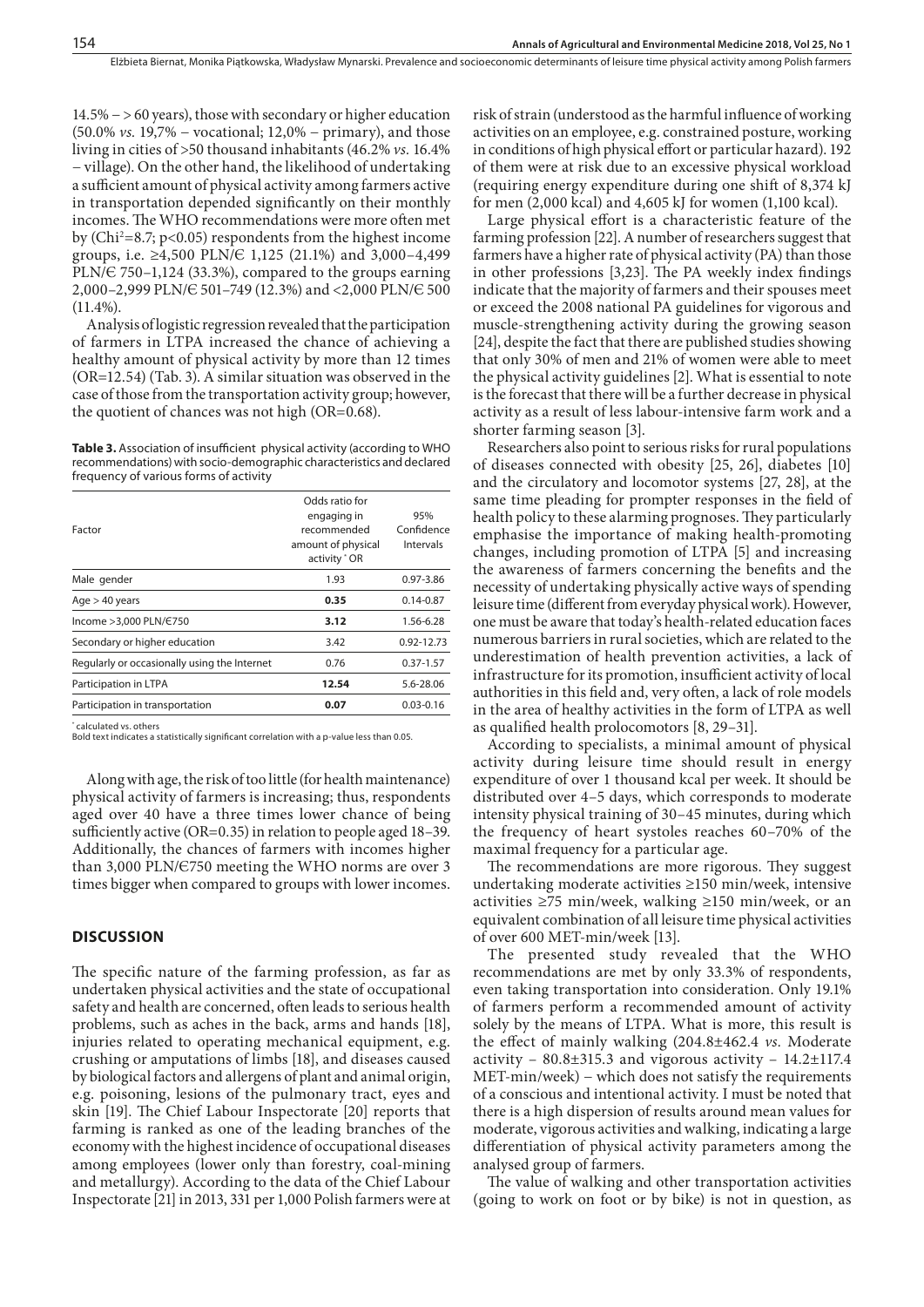they may decrease the risk of CVD by 11%, on average [32]. However, itmust be borne in mind that the preventive influence of walking increases along with its duration time and, what is more important, its intensity. According to the findings of the current study, such activity of farmers is low (582.9±1981.2 MET/min/week), as in the case of moderate (8.7% declared respondents) and intensive (1.8%) activities.

A report by Kaleta et al. [33] acknowledges a common reluctance to engage in leisure time physical activity among people whose professional work is related to hard physical labour. Similar observations are expressed by other researchers [2, 5]. However, conducted observations prove that the risk of CVD among people of high LTPA is lower by 20–30%. Moderate LTPA decreases this risk by 10–20% [15]. The results of the presented studyshow that the chance to undertake physical activities within parameters recommended by the WHO are over 12 times (OR=12.54) higher in the case of farmers participating in LTPA.

Additionally, specialists state that LTPA as a form of movement different from everyday activities brings particular health-related benefits [34], while physical effort related to professional work (especially a large static workload) often increases the risk of various diseases, e.g. of the circulatory or locomotor systems [34, 35]. Physical activity of health-promoting parameters has an influence on decreasing ailments of the locomotor system, characteristic for particular professions [14].

Other unfavourable effects on health may be caused by sitting for a long time. Numerous data show that the longer the time of sitting (sitting or lying posture produces energy expenditure lower than resting metabolism by only 50%), the higher the risk for health, even when one also participates in physical activity [36]. This concerns the group of farmers from the presented research group as the sitting time on weekdays in their case is 4.4±2.9 and 4.5±3.2 hrs/day at weekends, and these results are close to those for people with sedentary work, e.g. highly educated employees (about 5 hours) [37] and office workers (about 6 hours during a working day) [38]. When taking into consideration the youngest farmers (aged 18–29– 7.4±1.0 and 30–39 − 5.1±3.3 hours on weekdays) and those with the highest incomes (3,000–4,499 PLN/Є750–1,124 − 5.7±2.1 and ≥4500 PLN/ $E$ 1125 − 6.8±1.5 hours at weekends), the described unfavourable phenomenon is even more prevalent. In studies by the authors, these two factors – age and income (apart from participation in LTPA and transportation), had significant importance in achieving a recommended amount of physical activity for obtaining health-related advantages. As they age, farmers' risk getting an insufficient amount of physical activity for health increases. The amount of PA is negatively correlated with age, but tends to increase for older people compared to those who are middle-aged [39]. The chance of respondents aged over 40 being active, as in other professional groups [40], is nearly 3 times lower than in the case of younger farmers. On the other hand, respondents with incomes over 3,000 PLN/Є750 have an over three times greater chance of meeting the WHO norms for health-promoting physical activity than those who declare a lower income, which is also in line with current research results [41].

A comparative study between rural and urban older adults by Parks, Housemann & Brownson found income to be a significant predictor of PA, with lower income individuals reporting a lower level of PA [42]. However, a relationship between regular or occasional use of the Internet and realising recommended physical activity was not observed, which suggests that this behaviour is not determined by that phenomenon in rural areas [43].

This paragraph should be in 'Conclusions' below:

To conclude, we may state that LTPA analysed in the presented study was determined by gender, age, education and place of residence. The most active respondents were men, aged 18–39, with secondary or higher education and living in cities of over 50 thousand inhabitants. As a result, this proves a well-known rule that the younger, more educated, and more urban-based these individuals are the lower the percentage of this group not active in LTPA [40].

#### **CONCLUSIONS**

The presented and earlier studies focused on the low engagement of Polish farmers in LTPA and their worrying frequent sedentary behaviour, which can increase the risk of cardio-vascular diseases which, nowadays, are the main cause of premature deaths. It suggests the necessity for a prompt intervention in this professional group (which is especially threatened by work hazards and harmful environmental factors). The most essential aspect is to make healthpromoting changes, including increasing the awareness of farmers concerning the benefits and the necessity of undertaking physically active forms of spending leisure time (different from everyday physical work).

Programmes developed for the popularisation of leisuretime health, promoting physical activity for farmers, should be adjusted to local communities. Considering the fact that the most popular form of physical activity among respondents was walking, it seems legitimate to develop a local tourist trail, bike lanes and open-air gyms as forms and means of promoting physical activity also among women, persons aged over 40 and people from groups of lower income, who are particularly threatened by inactivity. What is more, there is a need for the further monitoring of physical activity (including its level and determinants). Another crucial step is the diagnosis and evaluation of all types of activities (farming work, housework, during leisure time and transportation), including measurement of their time, frequency and intensity, and the pace and distance using both objective as well as subjective research tools.

**Strengths and limitations of the study.** This work contains the latest research results (2014–2015) which, for the first time, prove that the leisure time physical activity of Polish farmers is too low. The study was carried out using the standardised tool of the *International Physical Activity Questionnaire*. This tool is widely used in population-based studies because it is characterised by relatively high reliability, and its use is much less expensive than the use of tools that measure the physical activity directly. Farmers aged over 18 were selected out of a representative sample of Polish society.

Due to the fact that the research made use of the IPAQ, estimation of leisure time physical activity was based on the data declared by the respondents. The results point to a need to conduct further research which would evaluate the physical activity of farmers in other areas of their daily activity, i.e. during their work in the field, around the farm and in the house. This kind of information would provide a full picture of physical activity in this professional group.